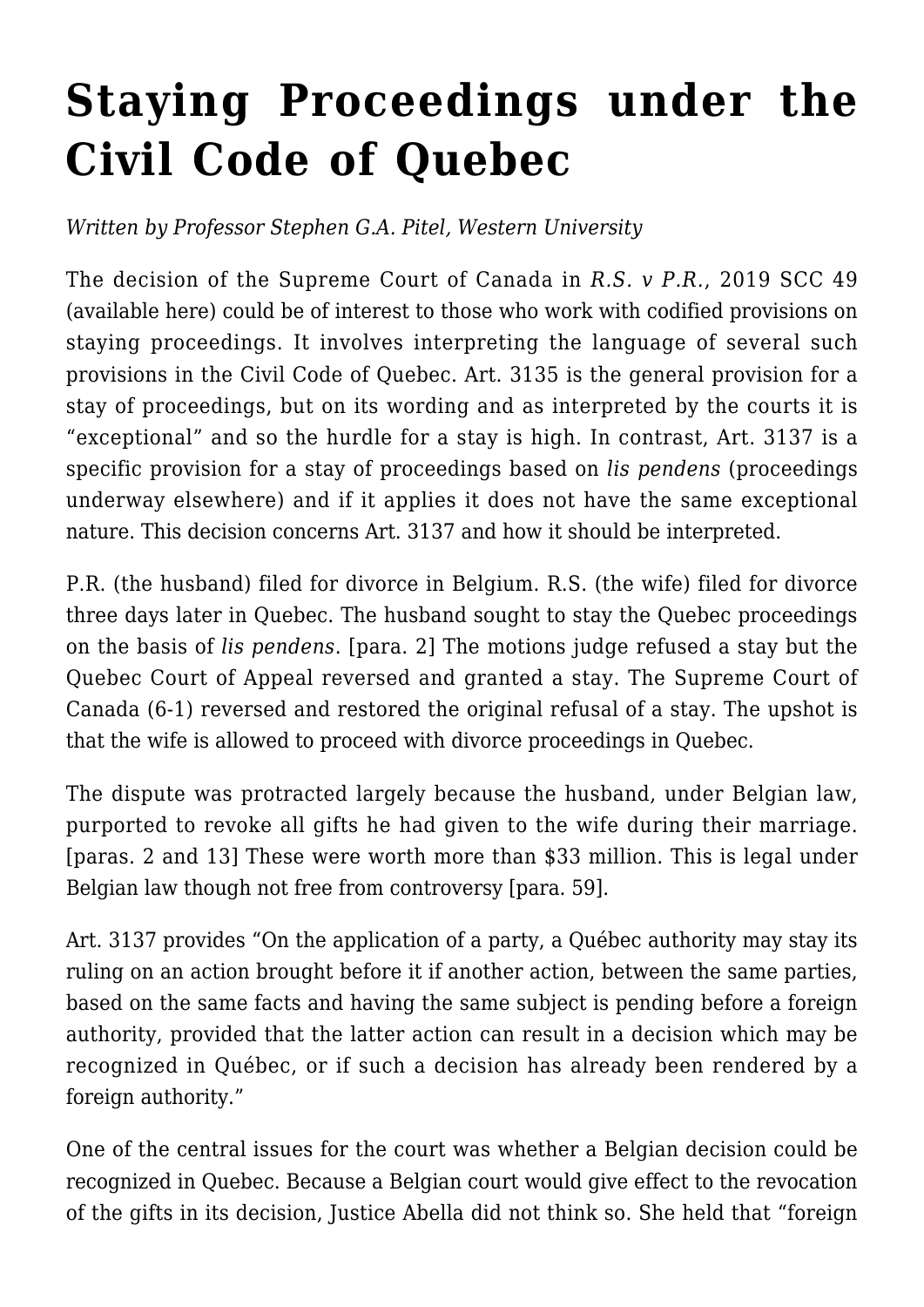judgments which annihilate not only countless international instruments regarding the equality of spouses and the protection of a vulnerable one, but also the very philosophical underpinnings of the provisions in the [Civil Code of Quebec] contradict those conceptions and will not be recognized in Quebec." [para 142] In her view no Belgian decision accepting the revocation of the gifts on these facts could be recognized in Quebec: refusal under Art. 3155(5) – "the outcome of a foreign decision is manifestly inconsistent with public order as understood in international relations" – was inevitable. On this view, Art. 3137 did not apply and so there was no basis for a stay.

In contrast, Justice Gascon, joined by four other judges, held that a Belgian decision could be recognized in Quebec. The threshold is low, requiring only the possibility or plausibility of recognition. [para. 48] The focus is not on the specific provisions of any rule that the foreign court might apply in reaching its decision but on the outcome or decision itself. [para. 56] He held that "the husband was required to show only that there was a possibility that the eventual Belgian decision would not be manifestly inconsistent with public order as understood in international relations." [para. 57] He listed several possible outcomes by which the Belgian court might render a decision that could be recognized in Quebec, including the prospect that a Belgian court might not give effect to the revocation of the gifts on the basis that the law so allowing is unconstitutional. [paras. 58-63]

On Justice Gascon's reasoning, Art. 3137 did apply, making a stay available. However, the provision is discretionary, expressly using the word "may". [para. 67] Justice Gascon considered that the motions judge's decision to not grant a stay based on this discretion was not unreasonable and so should not have been disturbed by the Court of Appeal. [para. 80]

Unlike the other six judges, Justice Brown thought that a stay should be granted. In his dissent, he expressed concern about the motions judge's reasoning. He held that the motions judge had, in interpreting the conditions that trigger Art. 3137, made "overriding" errors that justified appellate intervention. [para. 162] He also held that the motions judge had not truly exercised the discretion under Art. 3137. [para. 169] Accordingly he was prepared to exercise it afresh and held (agreeing with the Quebec Court of Appeal) that the Quebec proceedings should be stayed. The factors favoured proceedings in Belgium, especially the concern that any Quebec judgment would not be recognized in Belgium because the Belgian proceedings had started first. [para. 186]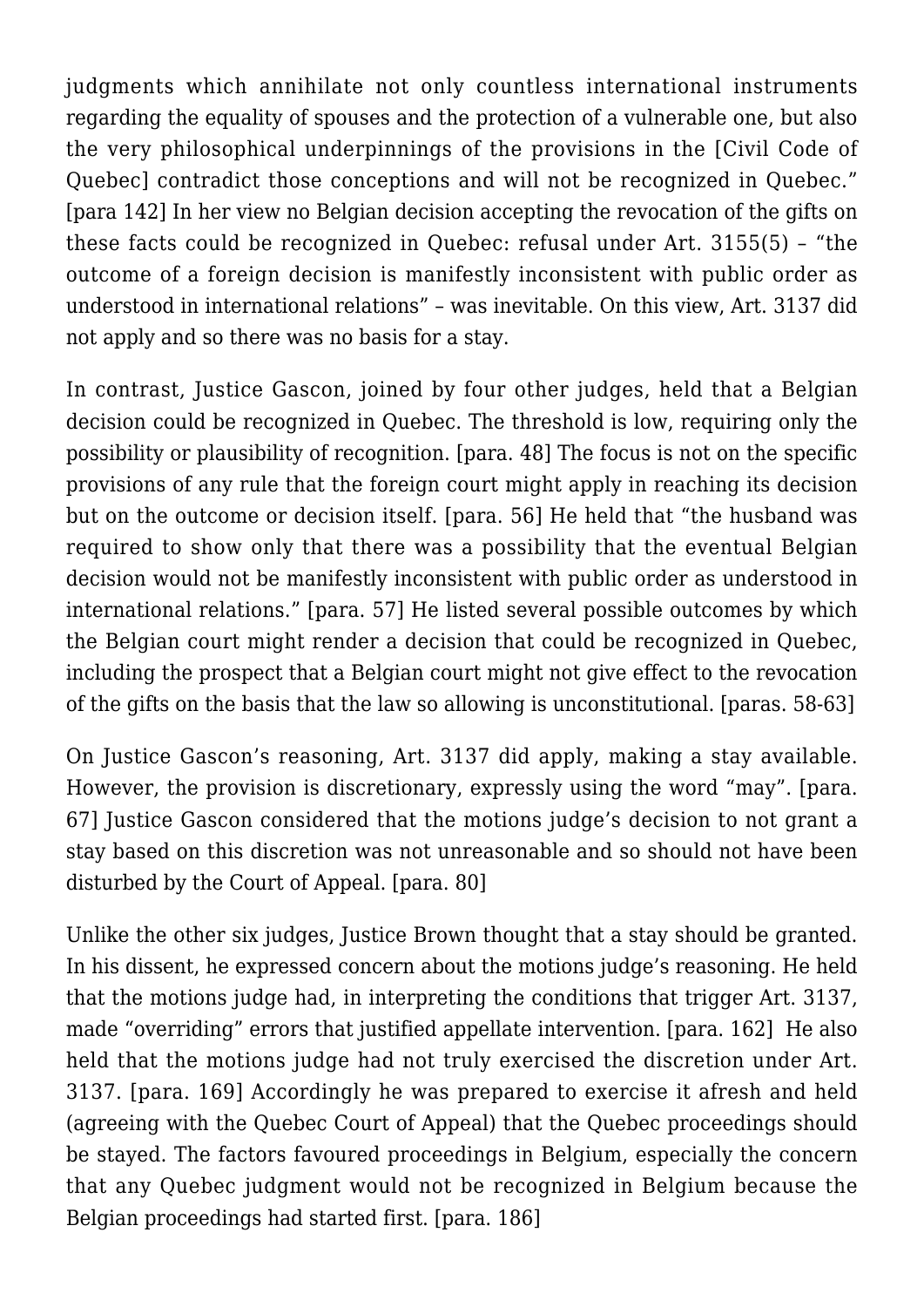It appears that one of the key reasons for the split between Justice Gascon and Justice Brown is that the former focused on the substantial assets in Quebec, which would of course be subject to a Ouebec divorce decision [para. 91]. whereas the latter focused on the substantial assets in Belgium that would be unaffected by a Quebec divorce decision [para. 187]. This goes to the exercise of the discretion to ignore the *lis pendens* and refuse a stay. One of the relevant factors for this is whether the court's eventual judgment would be recognized by the forum first seized. It is easy to appreciate that this factor does not matter if that judgment does not need to be recognized there at all to be effective and, in contrast, that it is vital if it must be. [para. 90] The facts position this case somewhere in between the ends of this spectrum.

The split between Justice Gascon and Justice Abella in part is based on their understanding of Belgian law. Justice Abella repeatedly noted that there is no evidence – Belgian law being a matter of fact in a Canadian court – that a Belgian court would do anything other than give effect to the revocation. [paras. 117-21] In contrast, Justice Gascon held there was at least some evidence going the other way [para. 59] and in addition he was prepared to rely on the possibility that certain arguments might be successfully advanced. [paras. 61-62]

Many of the issues in this case arise specifically because of the separate treatment under Quebec law of *lis pendens*. The analysis at common law could have been quite different, all conducted under the rubric of the doctrine of *forum non conveniens*. Parallel proceedings would have been one of the factors considered in the analysis. But the common law has been prepared to reject according much if any weight to first-in-time proceedings based only on relatively short differences in timing (in this case, three days). Indeed, Justice Gascon noted the tension caused by strict application of first-in-time rules, either when staying proceedings or deciding whether to recognize a foreign judgment. [para. 89]

One small point might be worth a final comment. In developing the proper interpretation of Art. 3137 the judges stressed that if successfully invoked by the defendant it leads to a stay of proceedings, which is less final and so less prejudicial to the plaintiff than an outright dismissal of the proceeding. A proceeding so stayed could, if justice demanded, be reactivated. This is contrasted with the general provision in Art. 3135. [paras. 72-73 and 179] However, that provision, while not using the word "stay", uses the phrase "decline jurisdiction". The judges treated it is as a given that this means the